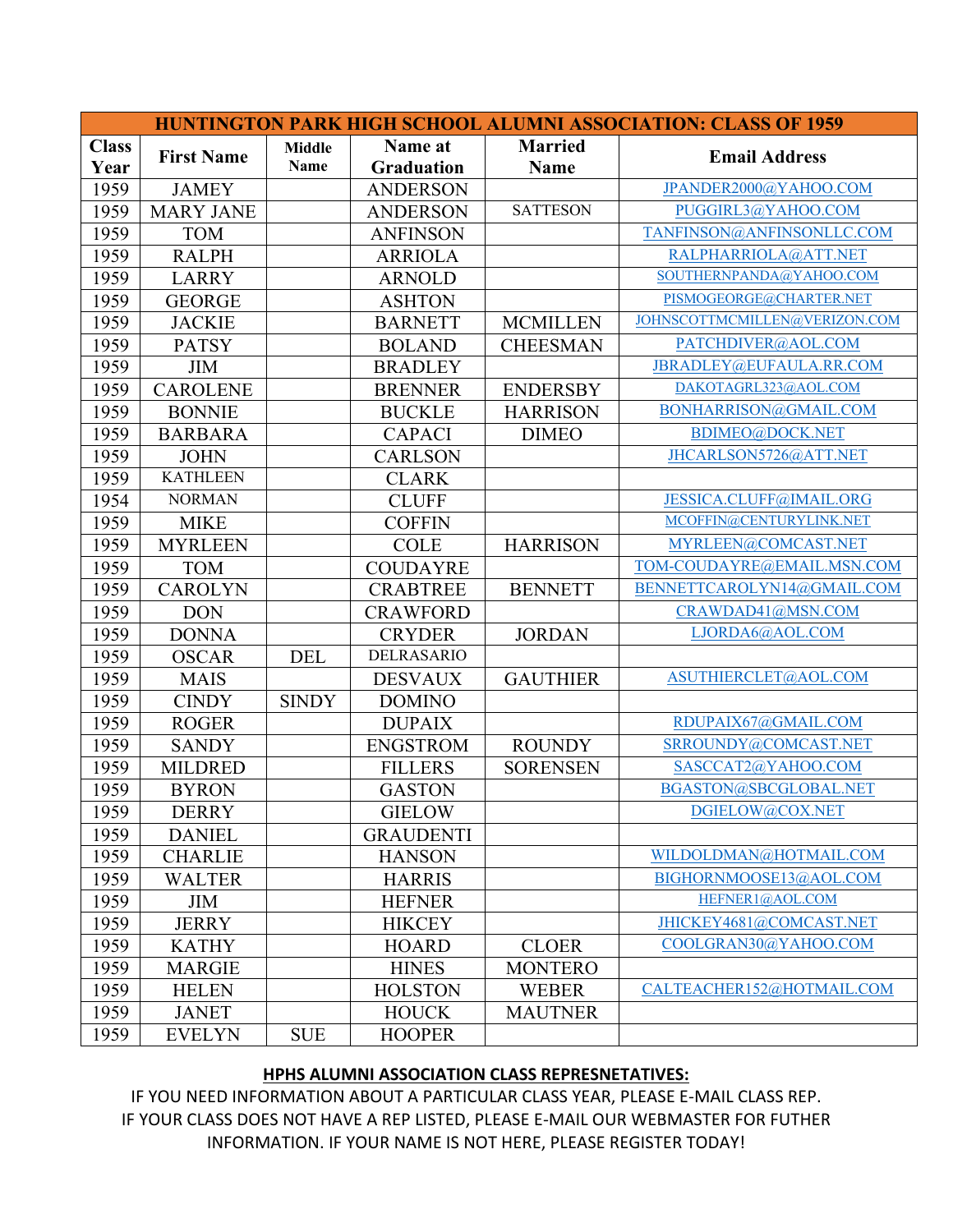| 1959 | <b>DENNIS</b>     |              | <b>HUFFMAN</b>   |                 | DTHASSOC@AOL.COM             |
|------|-------------------|--------------|------------------|-----------------|------------------------------|
| 1959 | <b>LESTER</b>     | <b>MIKE</b>  | <b>HUSTED</b>    |                 | MIKES48FORD@Q.COM            |
| 1959 | <b>JOHN</b>       |              | <b>HOURIAN</b>   |                 | JHOURIAN@AOL.COM             |
| 1959 | <b>SANDY</b>      |              | <b>JOHNSON</b>   | <b>PATTON</b>   | SBPATTON@EARTHLINK.NET       |
| 1959 | <b>WALT</b>       |              | <b>JONES</b>     |                 | WALTJON1941@MSN.COM          |
| 1959 | <b>PATRICIA</b>   |              | <b>JURGENSEN</b> | <b>MORRIS</b>   | PATRICIADEVLIN@SBCGLOBAL.NET |
| 1959 | <b>RON</b>        |              | <b>KIBLINGER</b> |                 |                              |
| 1959 | <b>DON</b>        |              | <b>KIDDER</b>    |                 | DLKIDDER@AOL.COM             |
| 1959 | <b>ELAINE</b>     |              | <b>KROAKER</b>   | <b>LOGAN</b>    | AGOINCRE8IV@GMAIL.COM        |
| 1959 | <b>LINDA</b>      |              | <b>KIDDO</b>     | <b>MEYER</b>    | DEALIN@Q.COM                 |
| 1959 | <b>WALTER</b>     |              | <b>KURTZ</b>     |                 | MRK504MP@YAHOO.COM           |
| 1959 | <b>PATTI</b>      |              | <b>LEMANTAIN</b> | DORNAN-LAEMMLE  | PALAEMMLE@HUGHES.NET         |
| 1959 | <b>ED</b>         |              | <b>LAZANO</b>    |                 | EDLOZANO@COMCAST.NET         |
| 1959 | <b>RICHARD</b>    |              | <b>LINCOURT</b>  |                 | RLINCORT@GMAIL.COM           |
| 1959 | <b>LEROY</b>      |              | <b>LINDSEY</b>   |                 | NANASHOME@MSN.COM            |
| 1959 | <b>WILLIAM</b>    | <b>BILL</b>  | <b>LINDSEY</b>   |                 | LINDSWR@COMCAST.NET          |
| 1959 | <b>MARTHA</b>     |              | <b>MARTIN</b>    | <b>SEXTON</b>   | WJSMARTY@AOL.COM             |
| 1959 | <b>DICK</b>       | <b>DYRCK</b> | <b>MCCLELLAN</b> |                 | OFFROADDMC@SBCGLOBAL.NET     |
| 1959 | <b>CAROLE</b>     |              | <b>MOEHAN</b>    | <b>BISHOP</b>   | CAROLEKITTY17@GMAIL.COM      |
| 1959 | <b>GARY</b>       |              | <b>MOFFATT</b>   | (REP)           | GARY@SUPERKOOL.NET           |
| 1959 | <b>JO ANN</b>     |              | <b>MORGAN</b>    | <b>WILLIAMS</b> | BOLTANDBUFFY@GMAIL.COM       |
| 1959 | <b>MARY</b>       |              | <b>NOVELLO</b>   | <b>TALIAN</b>   | MJTALIAN@AOL.COM             |
| 1959 | <b>BEATRICE</b>   | <b>BEA</b>   | <b>OWENS</b>     | <b>GILLARD</b>  | VTRAVELERS6@MSN.COM          |
| 1959 | <b>JIM</b>        |              | <b>PATTILLO</b>  |                 | MIRIPAT@VERIZON.NET          |
| 1959 | <b>LINDA</b>      |              | <b>PEARCE</b>    | VAN BUSKIRK     |                              |
|      |                   |              |                  |                 | VANBUS723@AOL.COM            |
| 1959 | <b>ELIZABETH</b>  |              | <b>QUINN</b>     | <b>NEUMANN</b>  | NEULIZ40@AOL.COM             |
| 1959 | <b>ROBERT</b>     |              | <b>RIVAS</b>     |                 | BOBRIVAS@HOTMAIL.COM         |
| 1959 | <b>SANDRA</b>     |              | <b>RODGERS</b>   | <b>CURTISS</b>  | DARCURTISS@AOL.COM           |
| 1959 | <b>LARRY</b>      |              | <b>ROLPH</b>     |                 | MAMMOTHART@YAHOO.COM         |
| 1959 | <b>ED</b>         |              | <b>SALSEDA</b>   |                 | EDDSA1941@VERIZON.NET        |
| 1959 | <b>MARILYNN</b>   |              | <b>SAPUTO</b>    | <b>EVANS</b>    | JIM2MAR@MSN.COM              |
| 1959 | <b>BRAD</b>       |              | <b>SAVAGE</b>    |                 | J BRADFORD SAVAGE@YAHOO.COM  |
| 1959 | <b>RAY</b>        |              | <b>SCUDDER</b>   |                 | RAYSCUDDER@MSN.COM           |
| 1959 | <b>LILA</b>       |              | <b>SEAMON</b>    | <b>FRUSHER</b>  | LILAJ1@COX.NET               |
| 1959 | <b>HAZEL</b>      |              | <b>SELLERS</b>   | <b>ALEXIS</b>   | TCHTULIP@OREGONWIRELESS.NET  |
| 1959 | <b>LUTHER</b>     |              | <b>SPROUSE</b>   |                 | LUTHERSPROUSE@HOTMAIL.COM    |
| 1959 | <b>J.R. RANDY</b> |              | <b>STONE</b>     |                 | JRSTONE41@GMAIL.COM          |
| 1959 | <b>BONNIE</b>     |              | <b>TREFF</b>     | <b>REED</b>     | BONNIE-REED@SBCGLOBAL.NET    |
| 1959 | <b>JOYCE</b>      |              | VAN LEYDNER      | <b>MURPHY</b>   | JABBERJOY@AOL.COM            |
| 1959 | <b>MARILYN</b>    |              | <b>WAITMAN</b>   | <b>BROWN</b>    | BROWNMARDEE@FRONTIERNET.NET  |
| 1959 | <b>CAROLYN</b>    |              | <b>WAITMEN</b>   | <b>THEISEN</b>  | CSTHEISEN@EARTHLINK.NET      |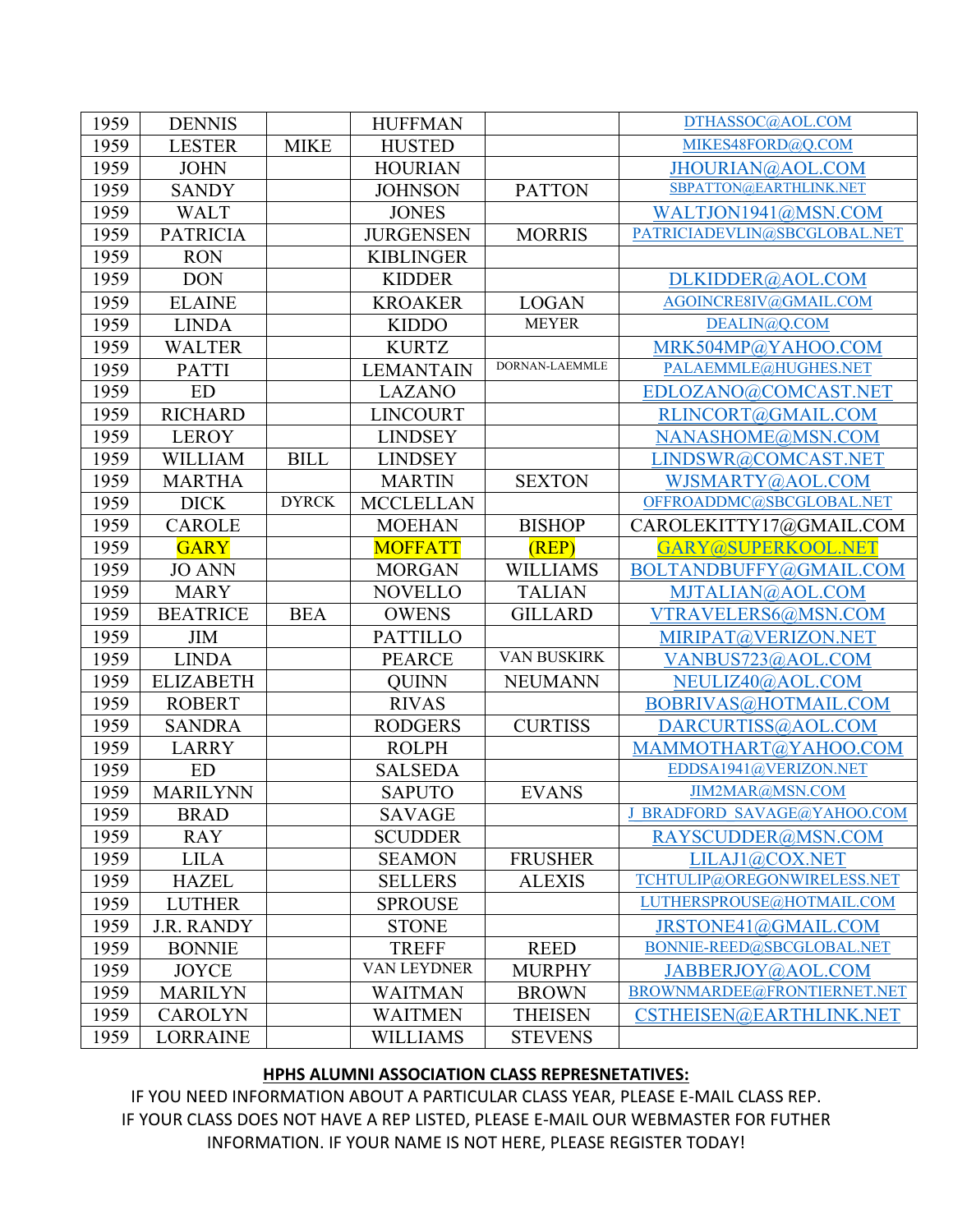| 1959 | <b>ROBERT</b>   |               | WILLIAMSON       |                   | BOBINCAVE@ROADRUNNER.COM |
|------|-----------------|---------------|------------------|-------------------|--------------------------|
| 1959 | <b>BILL</b>     |               | <b>WILLIS</b>    |                   | BILLWILLIS@ATT.NET       |
| 1959 | <b>NORMA</b>    | <b>JEAN</b>   | <b>WILSON</b>    | <b>MALIZIA</b>    | MACETA@SBCGLOBAL.NET     |
| 1959 | <b>JUDY</b>     |               | <b>WORDEN</b>    | <b>KIMBALL</b>    | JX2KIMBALL@SBCGLOBAL.NET |
| 1959 | <b>MICHAEL</b>  |               | <b>WYSTRACH</b>  |                   | MIKEWYSTRACH@MSN.COM     |
| 1959 | <b>BARBARA</b>  |               | <b>BUKOSY</b>    | <b>BENNETT</b>    | MBARBARAMORA@AOL.COM     |
| 1959 | <b>CHARLENE</b> |               | <b>ALEXANDER</b> | <b>JEWELL</b>     | PASSED ON 2000           |
| 1959 | <b>BOB</b>      |               | <b>BOYD</b>      |                   | PASSED ON 2019           |
| 1959 | <b>NANCY</b>    |               | <b>BRISTOL</b>   | <b>FRANKS</b>     | PASSED ON 2015           |
| 1959 | <b>BARBARA</b>  |               | <b>BUKOSY</b>    | <b>MORA</b>       | PASSED ON 2017           |
| 1959 | <b>JEANETT</b>  |               | CONTESSOTTO      | <b>VARTANIA</b>   | PASSED ON 2008           |
| 1959 | <b>FRAN</b>     |               | <b>ELLIOTT</b>   | <b>MORASKI</b>    | PASSED ON 2002           |
| 1959 | <b>CLARENCE</b> |               | <b>FERGUSON</b>  |                   | PASSED ON 2016           |
| 1959 | <b>MARY</b>     | <b>YVONNE</b> | <b>FOWLER</b>    | <b>BRYNE</b>      | PASSED ON 2008           |
| 1959 | <b>CAROL</b>    |               | <b>FRENCH</b>    |                   | PASSED ON 1990           |
| 1959 | <b>DIXIE</b>    |               | <b>HARISTON</b>  | <b>BOLENBAUGH</b> | PASSED ON 2007           |
| 1959 | <b>EUGENE</b>   |               | <b>HAYS</b>      |                   | PASSED 2008              |
| 1959 | <b>KAREN</b>    |               | <b>HENSHAW</b>   |                   | PASSED ON 2004           |
| 1959 | <b>ANDERA</b>   |               | <b>HUNTER</b>    |                   | PASSED ON 2018           |
| 1959 | <b>MARGARET</b> |               | <b>JONES</b>     |                   | PASSED ON 2018           |
| 1959 | <b>DEE ANN</b>  |               | <b>LIPSCOMB</b>  |                   | PASSED ON 2007           |
| 1959 | <b>GLORIA</b>   |               | <b>PARENTE</b>   | <b>LACEY</b>      | PASSED ON 2004           |
| 1959 | <b>KEN</b>      |               | <b>PONS</b>      |                   | PASSED ON 2008           |
| 1959 | <b>BRAD</b>     |               | <b>SAVAGE</b>    |                   | PASSED ON 2012           |
| 1959 | <b>KATHY</b>    |               | <b>SYPHERS</b>   | <b>YOUNG</b>      | PASSED ON 2010           |
| 1959 | <b>RICHARD</b>  |               | <b>WELSER</b>    |                   | PASSED ON 1980           |
| 1959 | <b>SUE ANN</b>  |               | <b>WASHBURN</b>  | <b>KELLER</b>     | PASSED ON 2008           |
| 1959 | <b>JANICE</b>   |               | <b>WELTON</b>    | <b>NOVELLO</b>    | PASSED ON 2010           |
| 1959 |                 |               |                  |                   |                          |
| 1959 |                 |               |                  |                   |                          |
| 1959 |                 |               |                  |                   |                          |
| 1959 |                 |               |                  |                   |                          |
| 1959 |                 |               |                  |                   |                          |
| 1959 |                 |               |                  |                   |                          |
| 1959 |                 |               |                  |                   |                          |
| 1959 |                 |               |                  |                   |                          |
| 1959 |                 |               |                  |                   |                          |
| 1959 |                 |               |                  |                   |                          |
| 1959 |                 |               |                  |                   |                          |
| 1959 |                 |               |                  |                   |                          |
| 1959 |                 |               |                  |                   |                          |
| 1959 |                 |               |                  |                   |                          |